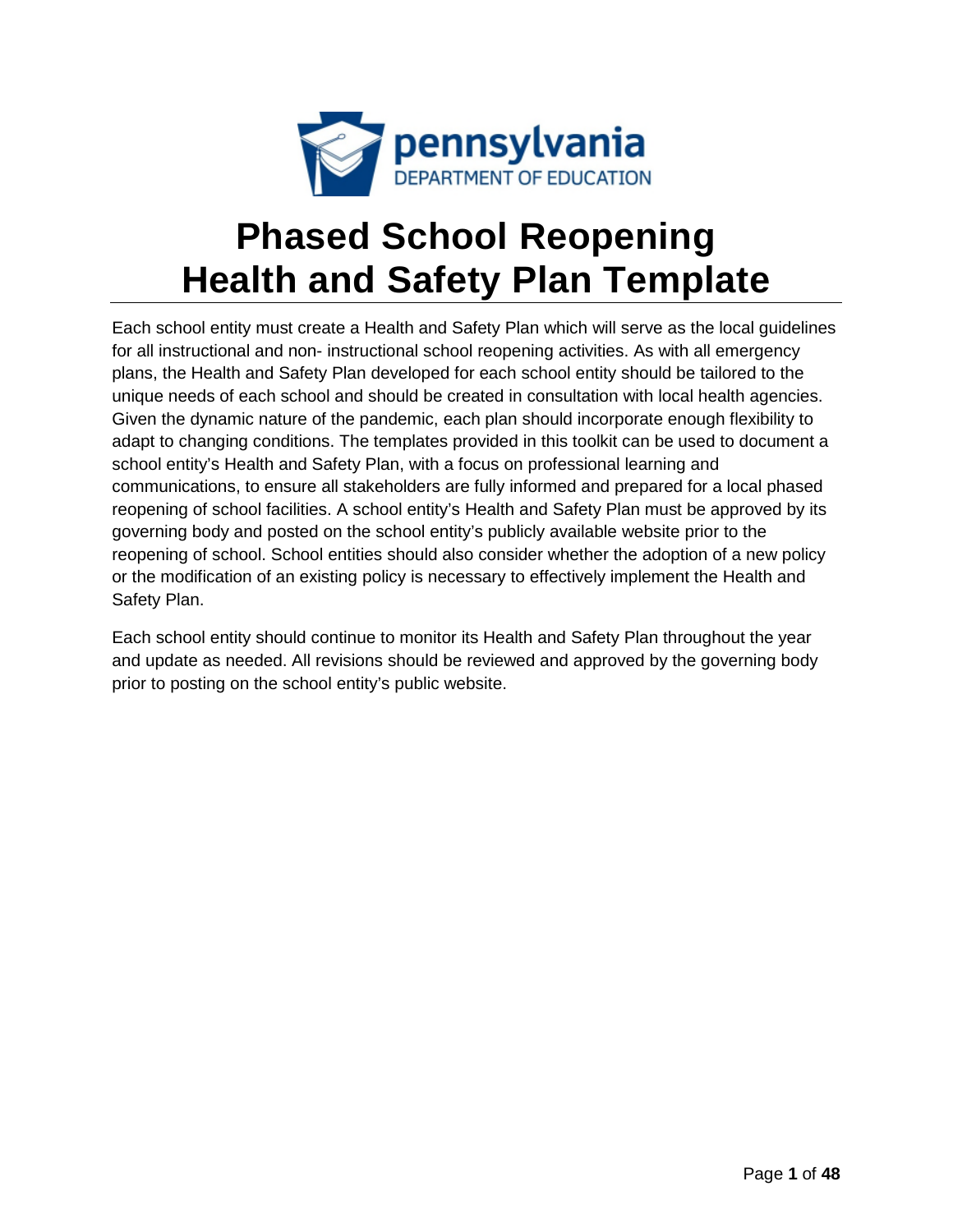## **Health and Safety Plan Summary: City of Erie School District**

## **Anticipated Launch Date: July 27, 2020, As Amended March 25th, 2021**

Use these summary tables to provide your local education community with a detailed overview of your Health and Safety Plan. LEAs are required to post this summary on their website. To complete the summary, copy and paste the domain summaries from the Health and Safety Plan tables above.

## **Facilities Cleaning, Sanitizing, Disinfecting and Ventilation**

**\* Cleaning, sanitizing, disinfecting, and ventilating learning spaces, surfaces, and any other areas used by students (i.e., restrooms, drinking fountains, hallways, and transportation)**

#### **Requirement(s) Strategies, Policies and Procedures**

Prior to the reopening of schools, every District building will be disinfected and sanitized. Each building will have its own disinfection checklist which will be completed daily by trained custodians with inspections conducted by on-site and District-level supervisors. Electrostatic sprayers will be used in all District facilities to ensure adequate disinfectant coverage. Cleaning, sanitation, and disinfecting procedures will be completed at least every two hours in common and high traffic areas. Sanitizing stations will be strategically placed near commonly shared equipment allowing the user to "wipe down" materials after each use. Additionally, a deep clean will be conducted nightly throughout the entire building. Proper ventilation will be confirmed by contracted mechanical engineers and will be monitored on a regular basis by facilities staff to ensure proper airflow. Buildings that do not have appropriate ventilation options sufficient to support student occupancy will be closed to students.

The District will ensure cleaning and disinfecting supplies meet the CDC and PA Department of Health requirements for COVID-19. The District has doubled its inventory of cleaning and disinfecting supplies and will procure more as needed. The District has relationships with established vendors of sufficient capacity to ensure procurement of adequate disinfection supplies meeting OSHA and CDC requirements for COVID-19.

Facilities staff, athletic coaches, trainers, building administrators and student athletes will be trained on cleaning, sanitizing and disinfecting protocols. The District has contracted with mechanical engineers to calculate proper airflow for classrooms and buildings, and will approve proper adjustment of air flow dampers, which is to be performed by facilities staff. Trainings will be conducted prior to the start of the school year and any and every athletic season. Effectiveness of the training related to cleaning, sanitizing,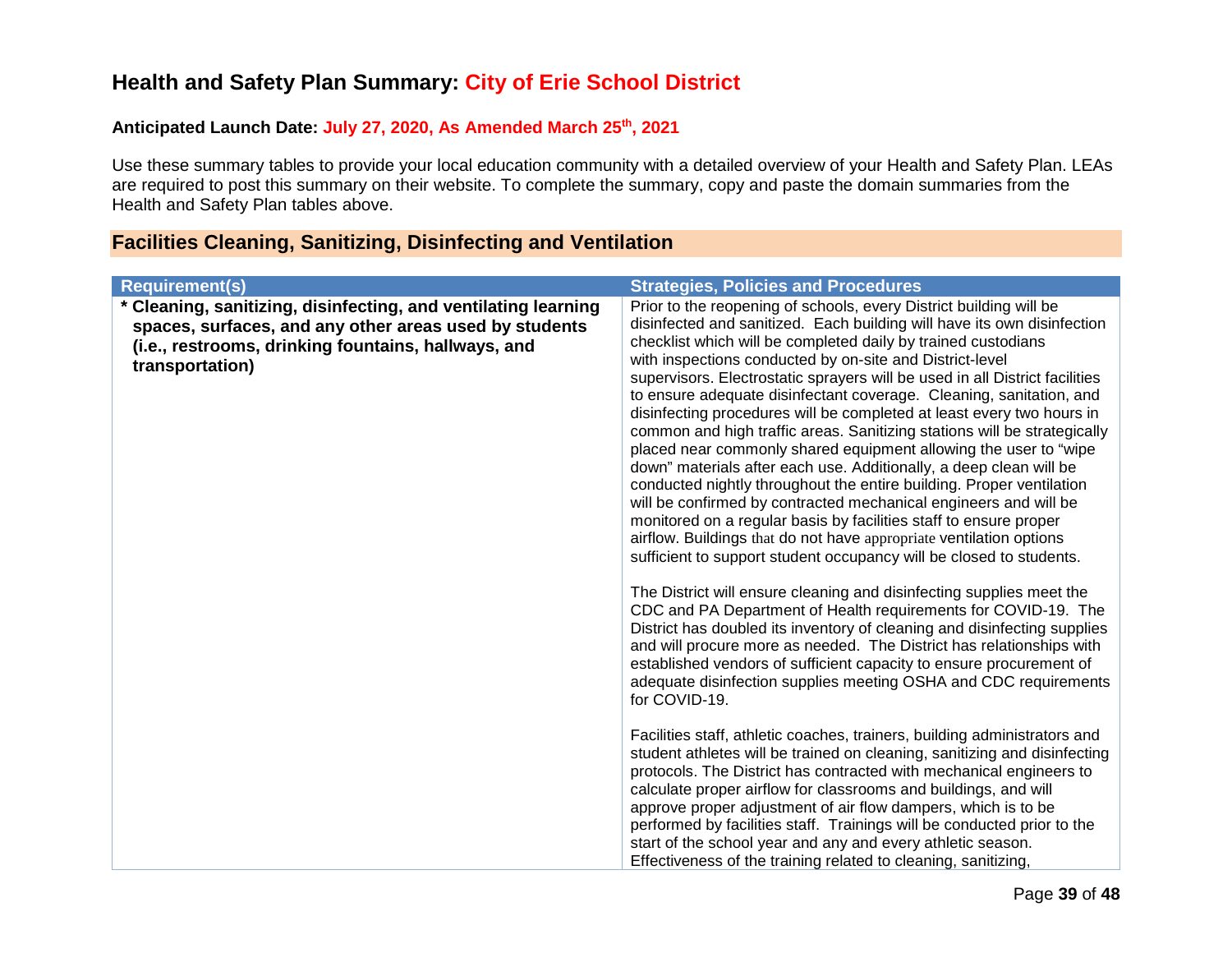| <b>Requirement(s)</b> | <b>Strategies, Policies and Procedures</b>                                                                                                                                                                                                                                                                                                                                                                                                                                                                            |
|-----------------------|-----------------------------------------------------------------------------------------------------------------------------------------------------------------------------------------------------------------------------------------------------------------------------------------------------------------------------------------------------------------------------------------------------------------------------------------------------------------------------------------------------------------------|
|                       | disinfecting and ventilation protocols will be measured and monitored<br>through regular inspections of protocol implementation.<br>Preparedness to implement need not be measured as all protocols<br>will be utilized and inspected on a regular basis.<br>All buses will be cleaned and disinfected daily. Pre and post-trip<br>inspections will include the cleaning of high use areas of the bus,<br>steering wheel, handles, seat backs, etc. Hand sanitizer will be<br>available for students and bus drivers. |

## **Social Distancing and Other Safety Protocols**

| <b>Requirement(s)</b>                                                                                                                                       | <b>Strategies, Policies and Procedures</b>                                                                                                                                                                                                                                                                                                             |
|-------------------------------------------------------------------------------------------------------------------------------------------------------------|--------------------------------------------------------------------------------------------------------------------------------------------------------------------------------------------------------------------------------------------------------------------------------------------------------------------------------------------------------|
| * Classroom/learning space occupancy that allows for 6 feet<br>of separation among students and staff throughout the<br>day, to the maximum extent feasible | In order to mitigate the spread of COVID-19, each classroom area will<br>be set up to account forthree (3) to six (6) feet of social distancing in<br>the low and moderate transmission rate phases. Building<br>administrators and teachers will adjust seating arrangements in the                                                                   |
| * Restricting the use of cafeterias and other congregate<br>settings, and serving meals in alternate settings such as<br>classrooms                         | individual rooms to accommodate the extra space separation<br>between students. Larger common areas (such as gymnasiums,<br>cafeterias and auditoriums) may be utilized as virtual learning spaces<br>allowing more students access to the building under the green phase.<br>All student desks will face forward. Students will not face one another. |
| * Hygiene practices for students and staff including the<br>manner and frequency of hand-washing and other best<br>practices                                | When possible, students will remain within their classrooms while<br>staff members will switch classrooms. Whenever possible the District<br>will stagger class times to limit numbers of students in hallways at any<br>time. Students and staff members will collaborate to disinfect                                                                |
| * Posting signs, in highly visible locations, that promote<br>everyday protective measures, and how to stop the spread<br>of germs                          | classroom surfaces by spray cleaning solution on the desks prior to<br>use as well as utilizing hand sanitizer when entering the learning<br>space. If class changes are utilized, building operations will be set up<br>to allow for the one-way flow of traffic in all hallways and stairwells.                                                      |
| * Handling sporting activities consistent with the CDC<br><b>Considerations for Youth Sports for recess and physical</b><br>education classes               | Between classes, cleaning supplies will be available in every room for<br>the cleaning of desktops.<br>Cleaning, sanitation, and disinfecting procedures will be completed at<br>least every two hours in common and high traffic areas. New<br>checklists have been created to better track the disinfection process.                                 |
| Limiting the sharing of materials among students                                                                                                            | In addition, many of these communal spaces may be used as virtual<br>learning spaces and will follow the same sanitization protocol as our                                                                                                                                                                                                             |
| Staggering the use of communal spaces and hallways                                                                                                          | classrooms.                                                                                                                                                                                                                                                                                                                                            |
|                                                                                                                                                             | The District will minimalize the use of cafeterias and other congregate<br>settings in all phases. When used, the District will maintain six feet of                                                                                                                                                                                                   |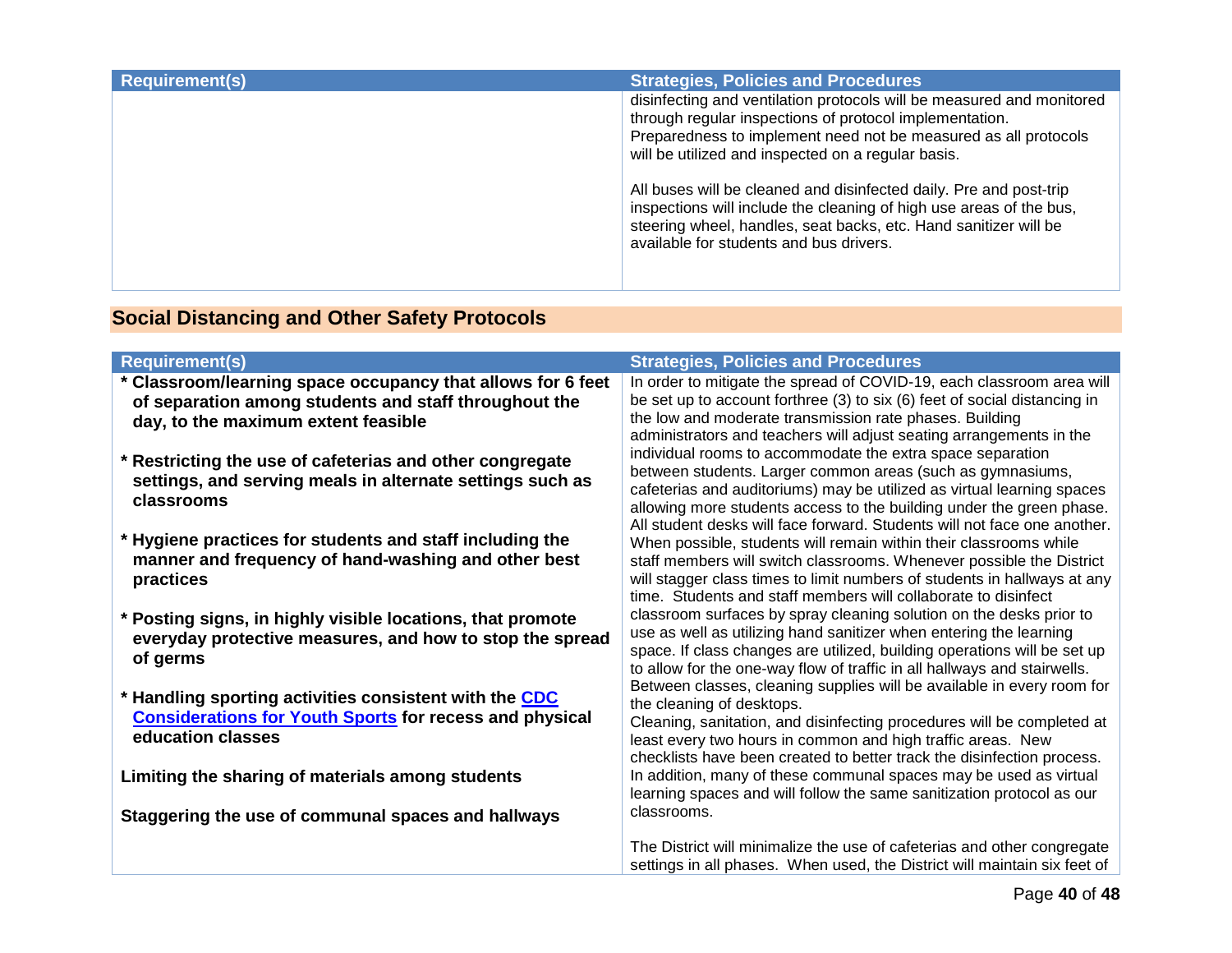| <b>Requirement(s)</b>                                                                                                                                                               | <b>Strategies, Policies and Procedures</b>                                                                                                                                                                                                                                                                                                                                                                                                                                                                                                                                                                                                                                                                                                                                                                                                                                                                                                                                                                   |
|-------------------------------------------------------------------------------------------------------------------------------------------------------------------------------------|--------------------------------------------------------------------------------------------------------------------------------------------------------------------------------------------------------------------------------------------------------------------------------------------------------------------------------------------------------------------------------------------------------------------------------------------------------------------------------------------------------------------------------------------------------------------------------------------------------------------------------------------------------------------------------------------------------------------------------------------------------------------------------------------------------------------------------------------------------------------------------------------------------------------------------------------------------------------------------------------------------------|
| Adjusting transportation schedules and practices to create<br>social distance between students                                                                                      | social distance between all individuals. Meals will be served from the<br>cafeteria. Students who are receiving in person instruction, when<br>applicable, will eat in the schools cafeteria. Seating in cafeterias will                                                                                                                                                                                                                                                                                                                                                                                                                                                                                                                                                                                                                                                                                                                                                                                     |
| Limiting the number of individuals in classrooms and other<br>learning spaces, and interactions between groups of<br><b>students</b>                                                | be set up to allow for six feet of social distancing. When cafeteria<br>space does not allow for dining, students will be escorted to the<br>cafeteria to pick up their meals and then walked back to their<br>classrooms to eat their mealsAlternatively, when the weather permits,<br>students may eat their lunches outdoors at the discretion of the                                                                                                                                                                                                                                                                                                                                                                                                                                                                                                                                                                                                                                                     |
| Coordinating with local childcare regarding on site care,<br>transportation protocol changes and, when possible,<br>revised hours of operation or modified school-year<br>calendars | building administration. Social distancing will be enforced during any<br>outdoor meal periods. Homerooms will be assigned a specific time to<br>proceed to the cafeteria to reduce congestion.                                                                                                                                                                                                                                                                                                                                                                                                                                                                                                                                                                                                                                                                                                                                                                                                              |
| Other social distancing and safety practices                                                                                                                                        | Signage will be posted as recommended by the CDC and displayed<br>in classrooms, hallways, restrooms and entrances to school buildings                                                                                                                                                                                                                                                                                                                                                                                                                                                                                                                                                                                                                                                                                                                                                                                                                                                                       |
|                                                                                                                                                                                     | As weather permits, the District will utilize outdoor space to the<br>greatest extent possible while continuing to maintain proper social<br>distance. Teachers will be encouraged to conduct recess, physical<br>education classes, and lunch periods outside.<br>Students and staff will have their temperatures checked when<br>entering the building. Ongoing reminders for proper student<br>handwashing will occur throughout the course of the day. Each<br>classroom will be provided adequate amounts of cleaning supplies -<br>including hand sanitizer. Soap, paper towels, functional hand dryers<br>and touchless trash cans are available throughout all school<br>buildings. Students will be required to wash their hands before eating<br>lunch and will be asked to utilize hand sanitizer when entering the<br>classroom and prompted to wash their hands as needed. "Dirty" and<br>"Clean" bins will be placed in each classroom for toys, manipulatives,<br>and other common equipment. |
|                                                                                                                                                                                     | The guidance that the District has been reviewing recommends that<br>the number of students on a bus be minimized, and that students<br>wear masks while being transported. Accordingly, the District will<br>limit students to two per seat, reducing bus capacity from 72 to 48<br>students, and will require the wearing of masks. In order to provide<br>transportation to all students, the District will increase the number of<br>bus runs to ensure reduced capacity. All students will be required to<br>face forward and the front seat will be reserved for anyone that<br>becomes ill during the bus ride. To further reduce the number of<br>students on each bus, the District will also strongly encourage<br>parents to drive their children to school to minimize opportunities for<br>the spread of COVID-19.                                                                                                                                                                              |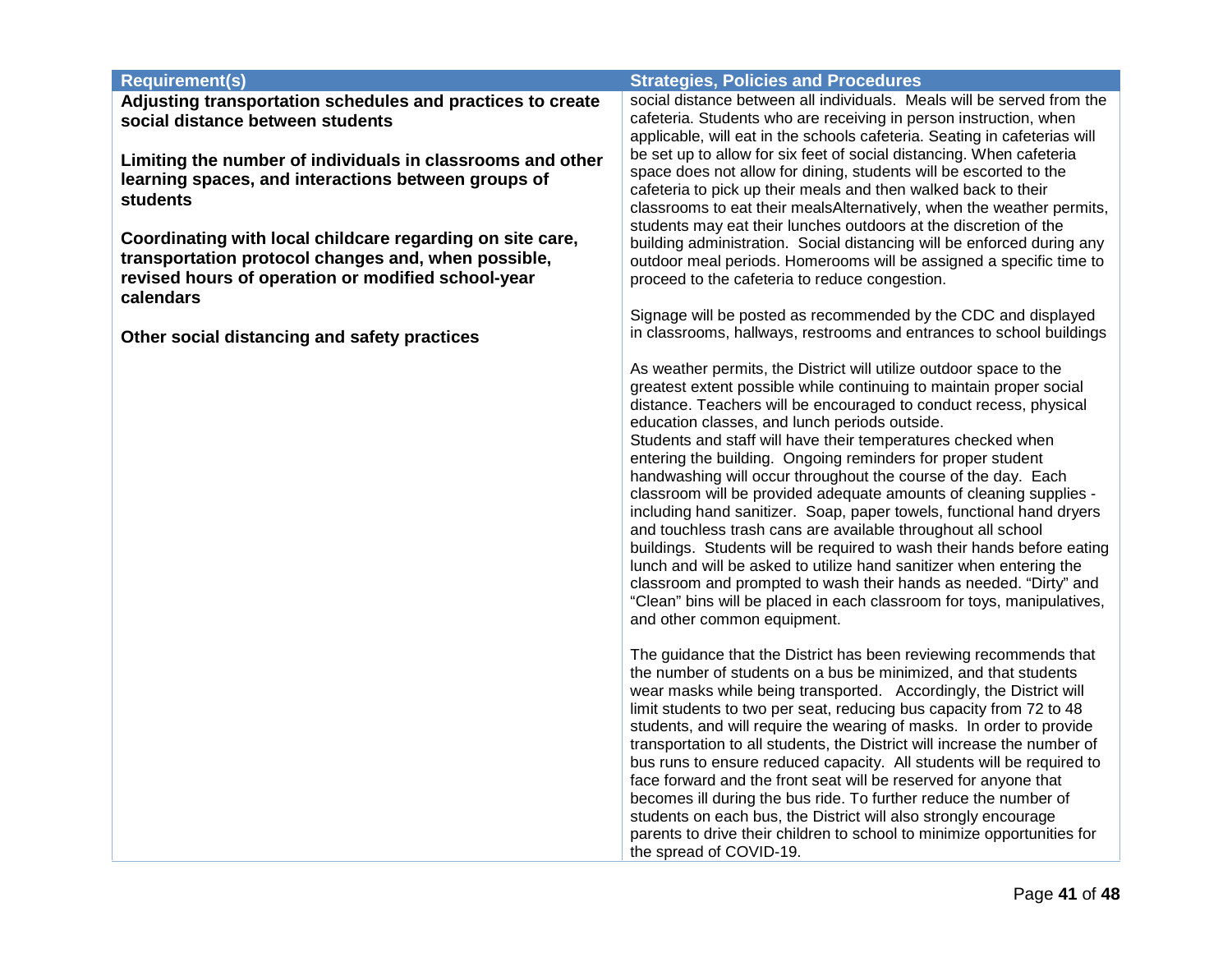| <b>Requirement(s)</b> | <b>Strategies, Policies and Procedures</b>                                                                                                                                                                                                                                                                                                                                                                                                                                                                                                                                                                                                                                                                        |
|-----------------------|-------------------------------------------------------------------------------------------------------------------------------------------------------------------------------------------------------------------------------------------------------------------------------------------------------------------------------------------------------------------------------------------------------------------------------------------------------------------------------------------------------------------------------------------------------------------------------------------------------------------------------------------------------------------------------------------------------------------|
|                       | The District will promote social distancing at bus stops. Buses will be<br>loaded from back to front with assigned seating in order to limit<br>student contact. The District will open windows, if weather allows, to<br>improve ventilation.                                                                                                                                                                                                                                                                                                                                                                                                                                                                    |
|                       | Visitors and guests will be encouraged to reschedule non-essential<br>visits to the school during off instructional time hours. When possible,<br>meetings will be scheduled virtually and before or after school hours.<br>In order to reduce the number of events that will occur in District<br>facilities, all facilities use applications and events must be<br>preapproved by the Superintendent.                                                                                                                                                                                                                                                                                                           |
|                       | Social distancing and other safety protocols will not differ based on<br>age and/or grade ranges. The District will educate parents, students,<br>and staff on social distancing and other safety protocols and promote<br>their use. Each employee group will receive additional professional<br>development regarding specific safety protocols based on possible<br>exposure scenarios. Custodial staff will receive ongoing training<br>regarding the proper protocols of disinfecting classrooms and<br>common areas. The majority of this training will be conducted prior to<br>the opening of the school year. Implementation will be measured and<br>monitored through regular inspections.              |
|                       | The District will work with childcare providers to schedule drop off and<br>pick up times when possible. The scheduling will be done with the<br>intent to limit student exposure to other individuals.                                                                                                                                                                                                                                                                                                                                                                                                                                                                                                           |
|                       | The District will implement strategies to increase adult-adult physical<br>distance in time and space, such as staggered drop-offs and pick-<br>ups, and outside drop-offs and pickups when weather allows. The<br>District will discourage parents from entering the school building.                                                                                                                                                                                                                                                                                                                                                                                                                            |
|                       | The District will use physical barriers, such as plexiglass, in reception<br>areas and employee workspaces where the environment does not<br>accommodate physical distancing. The District will assign lockers by<br>cohort or eliminate lockers altogether. To the greatest extent possible,<br>the District will use virtual group events, gatherings or meetings, and<br>promote distancing of at least six feet between people if events are<br>held. Except as otherwise provided, indoor and outdoor events will<br>comply with the Governor's capacity gathering mandate. The District<br>will limit gatherings, events, and extracurricular activities to those that<br>can maintain physical distancing. |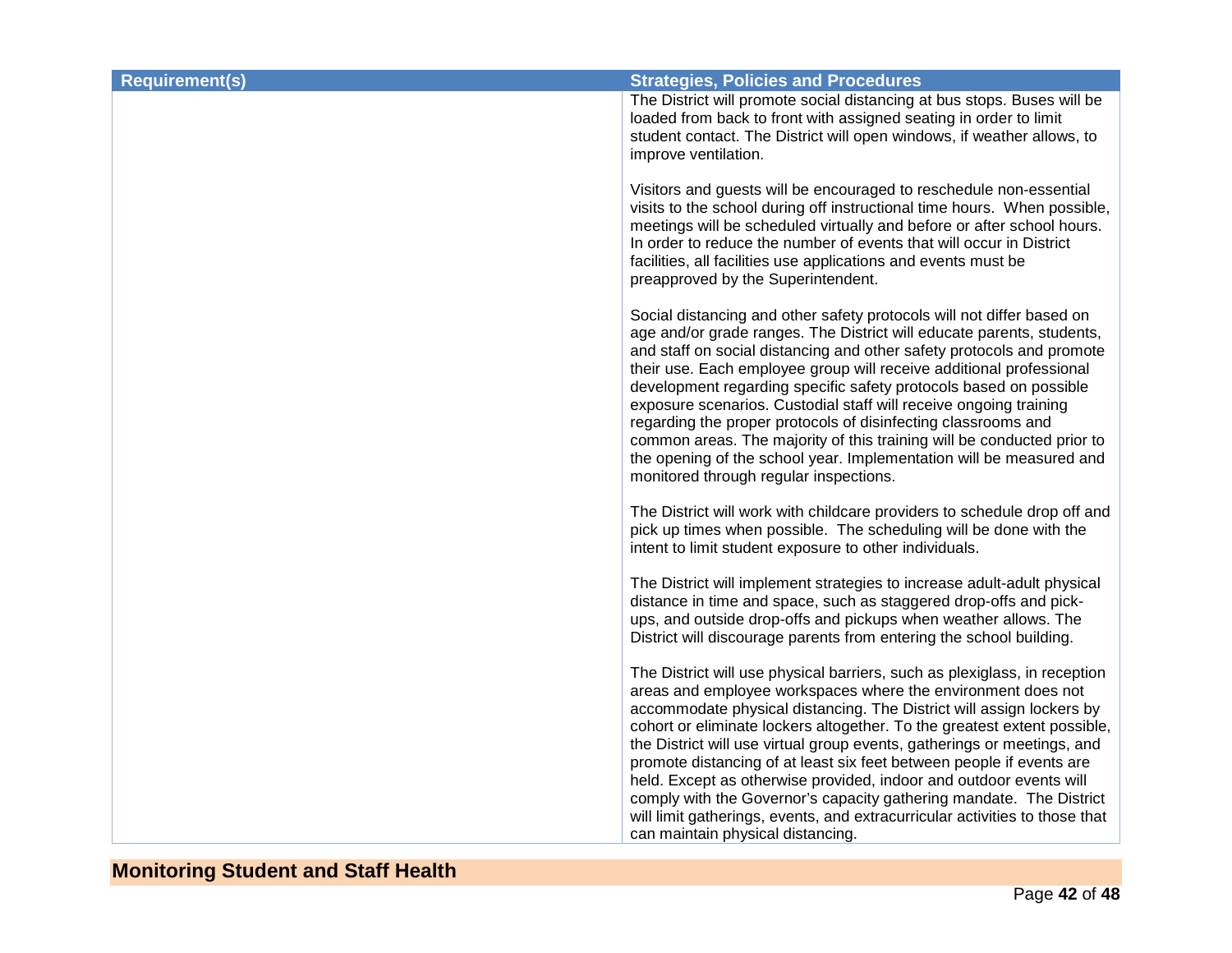| <b>Requirement(s)</b>                                                                                                | <b>Strategies, Policies and Procedures</b>                                                                                                                                                                                                                                                                                                                                                                                                                                                                                                                                                                                                                                                                                                                                                                                                                                                                                                         |
|----------------------------------------------------------------------------------------------------------------------|----------------------------------------------------------------------------------------------------------------------------------------------------------------------------------------------------------------------------------------------------------------------------------------------------------------------------------------------------------------------------------------------------------------------------------------------------------------------------------------------------------------------------------------------------------------------------------------------------------------------------------------------------------------------------------------------------------------------------------------------------------------------------------------------------------------------------------------------------------------------------------------------------------------------------------------------------|
| * Monitoring students and staff for symptoms and history<br>of exposure                                              | Building administrators and District nurses will be trained on the<br>protocols for monitoring student health. This training will be provided<br>prior to the start of school and will be conducted either online or in                                                                                                                                                                                                                                                                                                                                                                                                                                                                                                                                                                                                                                                                                                                            |
| * Isolating or quarantining students, staff, or visitors if they<br>become sick or demonstrate a history of exposure | person. The training shall include a measurement tool to determined<br>preparedness to implement. Staff members will be required to self-<br>monitor for symptoms. All students and staff will have temperature                                                                                                                                                                                                                                                                                                                                                                                                                                                                                                                                                                                                                                                                                                                                    |
| * Returning isolated or quarantined staff, students, or<br>visitors to school                                        | checks before entering the building. Any adult that has a temperature<br>above 100.4 will not be permitted into the building. Students with a<br>temperature above 100.4 will be isolated in a predesignated<br>quarantine area within the Health Offices until they can be picked up                                                                                                                                                                                                                                                                                                                                                                                                                                                                                                                                                                                                                                                              |
| Notifying staff, families, and the public of school closures<br>and within-school- year changes in safety protocols  | by parents or guardians. All students or staff who evidence symptoms<br>during any school day consistent with COVID-19 shall be isolated in a<br>predesignated quarantine area within the Health Office for additional<br>screening procedures to be conducted. School Nurses, or Building<br>Administrators, will be responsible for determining whether a staff<br>member or student is required to be isolated until additional screening<br>can be conducted.                                                                                                                                                                                                                                                                                                                                                                                                                                                                                  |
|                                                                                                                      | Health Offices will provide areas for students and staff seeking routine<br>care that are separate from the predesignated quarantine areas to<br>prevent contamination of healthy students and staff. All nurses will be<br>equipped with proper PPE and will have adequate supplies available.<br>First aid stations - outside of the Health Offices - will be established to<br>maintain social distancing. Classrooms will be provided with basic first<br>aid supplies to handle common Health Office requests to limit trips to<br>the Health Office.                                                                                                                                                                                                                                                                                                                                                                                         |
|                                                                                                                      | If any individual becomes ill during the school day, evidences<br>symptoms of COVID-10 or if the individual is known to have a history<br>of recent exposure, the individual will be isolated and given appropriate<br>PPE to lessen the risk of exposure. The nurse will accompany the<br>individual to a predesignated quarantine area to conduct additional<br>screening procedures. Any individual confirmed or suspected to<br>have COVID-19, or to have been exposed to another individual<br>confirmed or suspected to have COVID-19, will be required to follow<br>then current CDC guidance <sup>4</sup> and protocols before returning to<br>school. The pandemic coordinator will work directly with the Erie<br>County Department of Health in the event of an infection to determine<br>when the individual may be permitted to return to school. A student or<br>staff member who is quarantined following close contact with a case |

<sup>4</sup> https://www.cdc.gov/coronavirus/2019-ncov/if-you-are-sick/end-home-

isolation.html?CDC\_AA\_refVal=https%3A%2F%2Fwww.cdc.gov%2Fcoronavirus%2F2019-ncov%2Fprevent-getting-sick%2Fwhen-its-safe.html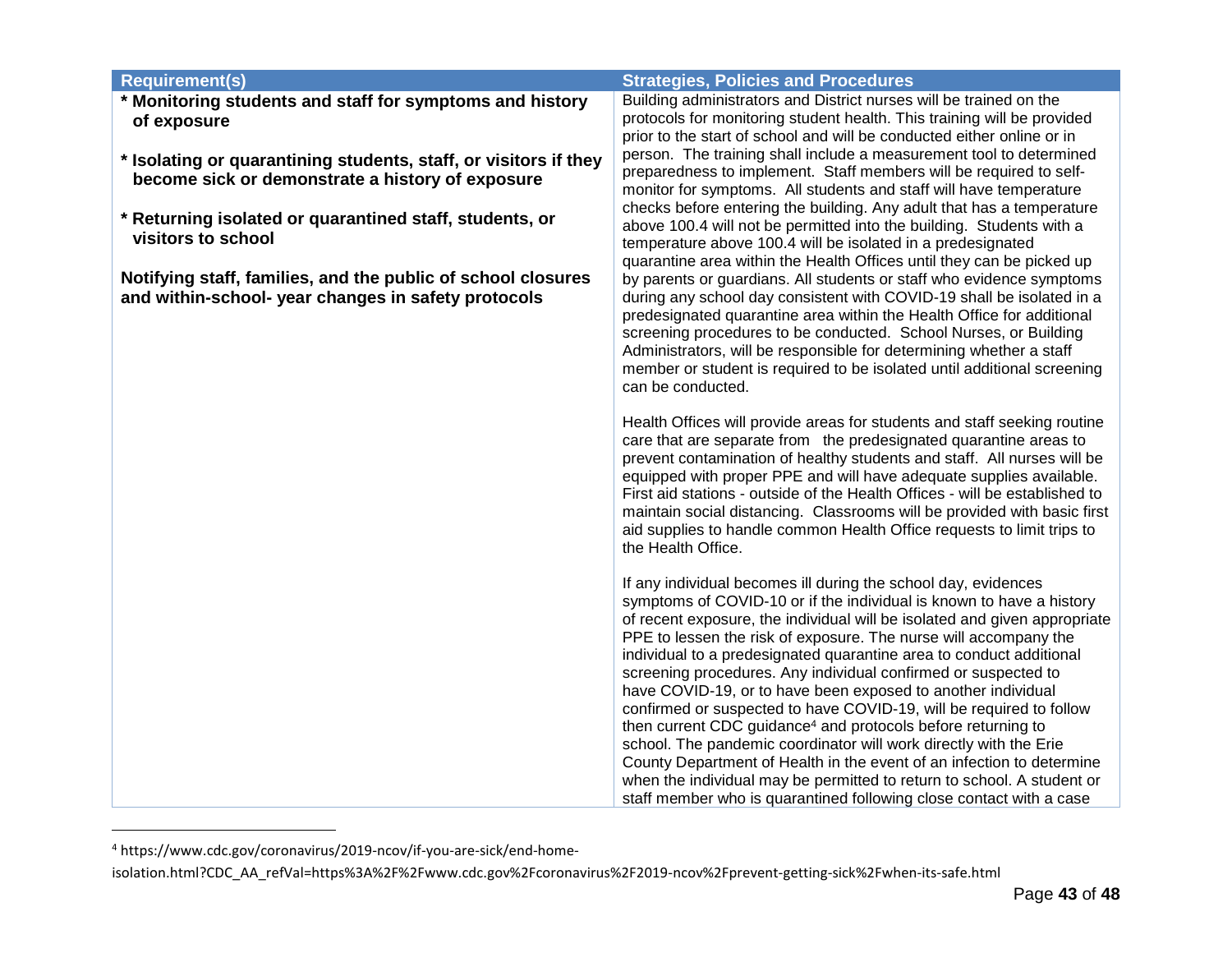| <b>Requirement(s)</b> | <b>Strategies, Policies and Procedures</b>                                                                                                                                                                                                                                                                                                                                                                                                                                                                                                                                                                                                                                                                                                                                                                                                                                                                                                                                                                                                                                                                                                                                                                                                                                                                                                                                                                                                                                                                                                         |
|-----------------------|----------------------------------------------------------------------------------------------------------------------------------------------------------------------------------------------------------------------------------------------------------------------------------------------------------------------------------------------------------------------------------------------------------------------------------------------------------------------------------------------------------------------------------------------------------------------------------------------------------------------------------------------------------------------------------------------------------------------------------------------------------------------------------------------------------------------------------------------------------------------------------------------------------------------------------------------------------------------------------------------------------------------------------------------------------------------------------------------------------------------------------------------------------------------------------------------------------------------------------------------------------------------------------------------------------------------------------------------------------------------------------------------------------------------------------------------------------------------------------------------------------------------------------------------------|
|                       | may not return to school until cleared to do so by DOH or the<br>appropriate CMHD. A negative test obtained prior to the end of<br>quarantine does not clear an individual for return. The entire<br>quarantine period must be completed.                                                                                                                                                                                                                                                                                                                                                                                                                                                                                                                                                                                                                                                                                                                                                                                                                                                                                                                                                                                                                                                                                                                                                                                                                                                                                                          |
|                       | The District is committed to providing our families with the ability to<br>choose between three (3) educational pathways during all of the levels<br>of community transmission phases The District plans to start the year<br>with all students utilizing remote learning, except specific special<br>education students and high school career and technical students<br>having in-person instruction. Starting with the beginning of the second<br>quarter the elementary students will be able to choose one of the three<br>educational pathways. The three (3) educational pathways for<br>students: in-school instruction with students attending on an alternating<br>schedule (half in-person and the other half receiving remote,<br>synchronous instruction); full remote, synchronous instruction; and the<br>EPS K-12 Cyber Choice Academy, for online, asynchronous<br>instruction. In addition, targeted in-person instruction will be offered to<br>K-5 supplemental service special education students, English<br>Language Learners and seniors at risk of not graduating. Larger<br>common areas (such as gymnasiums, cafeterias and auditoriums) may<br>be utilized as virtual learning spaces allowing more students access to<br>the building under the green phase. Families will be asked to commit<br>to an instructional model for the first quarter of the year. The District<br>will also work with families on a case by case basis to<br>provide reasonable accommodations for students that are unable to<br>return. |
|                       | At such point that decisions have been made regarding school<br>closures due to COVID-19 the District will utilize the OneCall system,<br>local media and placing appropriate information on the District's<br>website and social media to notify staff and families. In the event that<br>the health and safety plan is updated, the District will place such<br>notification on the District's website and social media.                                                                                                                                                                                                                                                                                                                                                                                                                                                                                                                                                                                                                                                                                                                                                                                                                                                                                                                                                                                                                                                                                                                         |
|                       |                                                                                                                                                                                                                                                                                                                                                                                                                                                                                                                                                                                                                                                                                                                                                                                                                                                                                                                                                                                                                                                                                                                                                                                                                                                                                                                                                                                                                                                                                                                                                    |

## **Other Considerations for Students and Staff**

| <b>Requirement(s)</b>                                                       | <b>Strategies, Policies and Procedures</b>                                                                                                                                                                |
|-----------------------------------------------------------------------------|-----------------------------------------------------------------------------------------------------------------------------------------------------------------------------------------------------------|
| * Protecting students and staff at higher risk for severe<br><b>illness</b> | On July 1, 2020, the Secretary of the Pennsylvania Department of<br>Health announced an order requiring universal face coverings. All<br>staff are encouraged to bring their own masks or face shields to |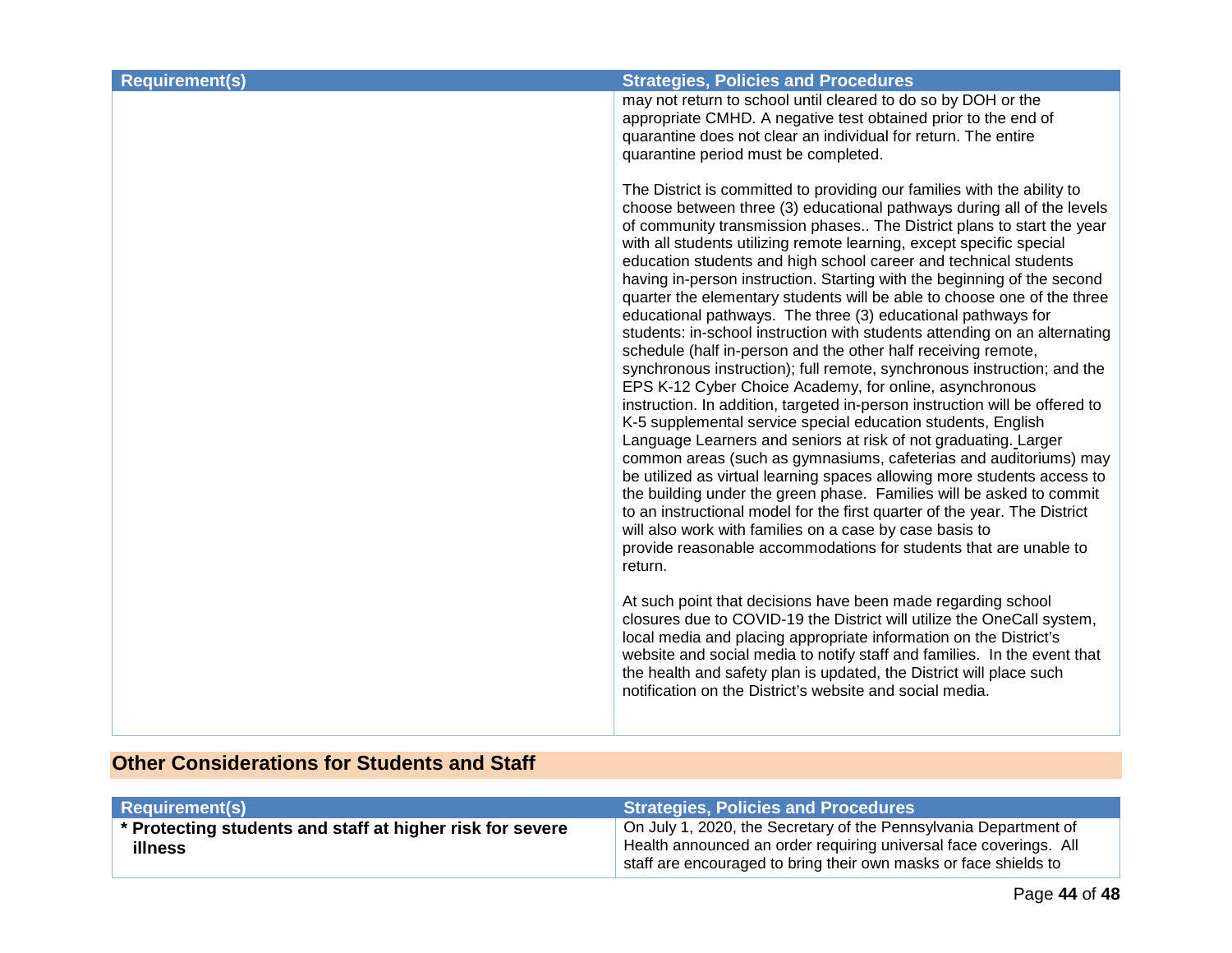| <b>Requirement(s)</b>                                        | <b>Strategies, Policies and Procedures</b>                                                                                                           |
|--------------------------------------------------------------|------------------------------------------------------------------------------------------------------------------------------------------------------|
| * Use of face coverings (masks or face shields) by all staff | school. Masks or face shields will be required at all times as stipulated                                                                            |
|                                                              | in the November 17th 2020 Updated Order of the Secretary of the                                                                                      |
| * Use of face coverings (masks or face shields) by older     | Pennsylvania Department of Health. Only those exceptions listed in                                                                                   |
| students (as appropriate)                                    | the order will permit anyone from not wearing a mask, except as<br>otherwise determined by this Plan or the Pandemic Safety OfficerStaff             |
|                                                              | failing to comply with the mask mandate will be appropriately                                                                                        |
| Unique safety protocols for students with complex needs      | disciplined.                                                                                                                                         |
| or other vulnerable individuals                              | The District will have face coverings available for any student of staff                                                                             |
|                                                              | member that needs one. Students refusing to comply with this                                                                                         |
| <b>Strategic deployment of staff</b>                         | mandate will be required to participate in remote learning. Students                                                                                 |
|                                                              | will be provided with ongoing direct instruction regarding the proper                                                                                |
|                                                              | use of Personal Protective Equipment (PPE) and strategies for                                                                                        |
|                                                              | maintaining a clean work environment to minimize opportunities for                                                                                   |
|                                                              | transmission of germs.<br>Parents/Guardians of children who are at a known higher risk for                                                           |
|                                                              | severe illness will be contacted to determine the level of risk for                                                                                  |
|                                                              | student return. The focus of these conversations is to discuss how to                                                                                |
|                                                              | best address the health, safety and welfare needs of our higher risk                                                                                 |
|                                                              | students during the period of COVID-19. The District will contact                                                                                    |
|                                                              | families with students who have pre-existing health conditions to                                                                                    |
|                                                              | gauge interest in returning to the traditional school setting while                                                                                  |
|                                                              | maintaining confidentiality consistent with the Americans with<br>Disabilities Act and other applicable federal and Pennsylvania privacy             |
|                                                              | laws. All students will have the chance to participate in remote                                                                                     |
|                                                              | learning opportunities. The District will work with medical and special                                                                              |
|                                                              | education staff members to determine how best to support our higher                                                                                  |
|                                                              | risk population. The District will be flexible in collaborating with                                                                                 |
|                                                              | families as to be empathetic to health needs while fulfilling our                                                                                    |
|                                                              | academic obligations to students.                                                                                                                    |
|                                                              | The District will continue to actively recruit substitutes. Employees will<br>be encouraged to notify the District of scheduled absences as soon as  |
|                                                              | possible so substitutes can be scheduled in advance.                                                                                                 |
|                                                              | The District is planning a synchronous learning environment where                                                                                    |
|                                                              | students at home or in a "Virtual Learning Space" (within the building)                                                                              |
|                                                              | can participate online in classes as they are being taught in real time.                                                                             |
|                                                              | We will deploy all certified teachers and paraprofessionals to support                                                                               |
|                                                              | students learning in those remote locations. As a District, we have a                                                                                |
|                                                              | committee formed that is working on bolstering the social emotional                                                                                  |
|                                                              | learning aspect of schools. As a group, they are formulating strategies<br>that will allow us to best support the students attending "in person"- as |
|                                                              | well as those learning from home. Many afterschool clubs and                                                                                         |
|                                                              | activities will be able to operate on a virtual basis - allowing students                                                                            |
|                                                              | to participate from home.                                                                                                                            |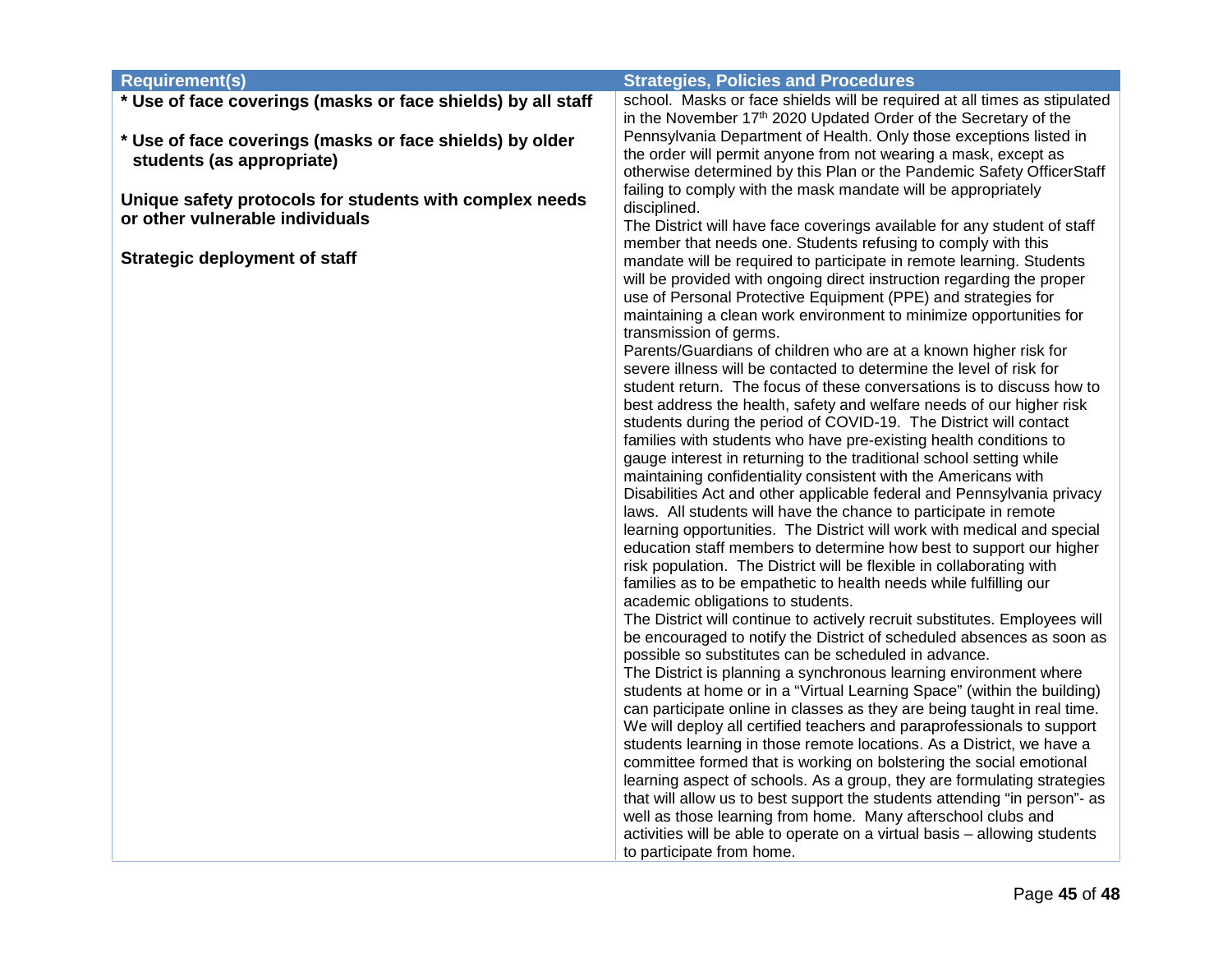| <b>Requirement(s)</b> | <b>Strategies, Policies and Procedures</b>                                                                                                                                                                                                                                                                                                                                                                                                                                                                                                                                                                                                                                                                                                                                                                                                                                                                                                                                                                                                                                                                                                                                                                                                                                                                                                                        |
|-----------------------|-------------------------------------------------------------------------------------------------------------------------------------------------------------------------------------------------------------------------------------------------------------------------------------------------------------------------------------------------------------------------------------------------------------------------------------------------------------------------------------------------------------------------------------------------------------------------------------------------------------------------------------------------------------------------------------------------------------------------------------------------------------------------------------------------------------------------------------------------------------------------------------------------------------------------------------------------------------------------------------------------------------------------------------------------------------------------------------------------------------------------------------------------------------------------------------------------------------------------------------------------------------------------------------------------------------------------------------------------------------------|
|                       | The District is committed to providing our families with the ability to<br>choose between three (3) educational pathways during all of the levels<br>of community transmission phases. The District plans to start the year<br>with all students utilizing remote learning, except specific special<br>education students and high school career and technical students<br>having in-person instruction. Starting with the beginning of the second<br>quarter the elementary students will be able to choose one of the three<br>educational pathways. In addition, targeted in-person instruction will<br>be offered to K-5 supplemental service special education students,<br>English Language Learners and seniors at risk of not graduating.<br>Middle and high school students are anticipated to be able to choose<br>one of the three educational pathways at the beginning of the fourth<br>$(4th)$ quarter. The three (3) educational pathways for students: in-<br>school instruction with students attending on an alternating schedule<br>(half in-person and the other half receiving remote, synchronous<br>instruction); full remote, synchronous instruction; and the EPS K-12<br>Cyber Choice Academy, for online, asynchronous instruction. More<br>information on these options, and the educational pathways, is<br>contained in Appendix A. |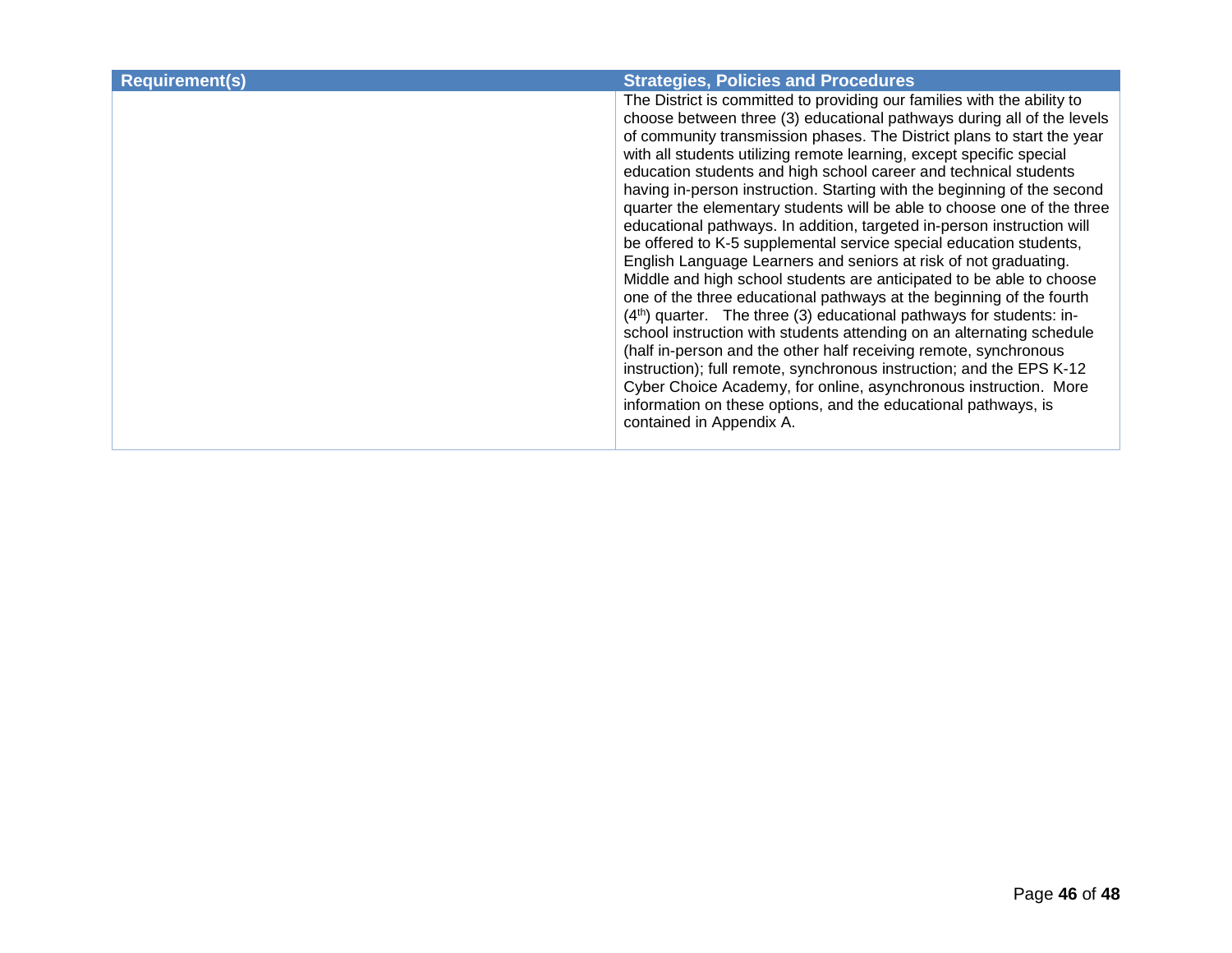## **Health and Safety Plan Governing Body Affirmation Statement**

The Board of Directors/Trustees for School District of the City of Erie reviewed and approved the Phased School Reopening Health and Safety Plan, as amended, on March 25<sup>th</sup>, 2021

The plan was approved by a vote of:

7 Yes  $0$  No

Affirmed on: March 25th, 2021

By:

(Signature\* of Board President)

Dr. Tyler Titus

\*Electronic signatures on this document are acceptable using one of the two methods detailed below.

Option A: The use of actual signatures is encouraged whenever possible. This method requires that the document be printed, signed, scanned, and then submitted.

Option B: If printing and scanning are not possible, add an electronic signature using the resident Microsoft Office product signature option, which is free to everyone, no installation or purchase needed.